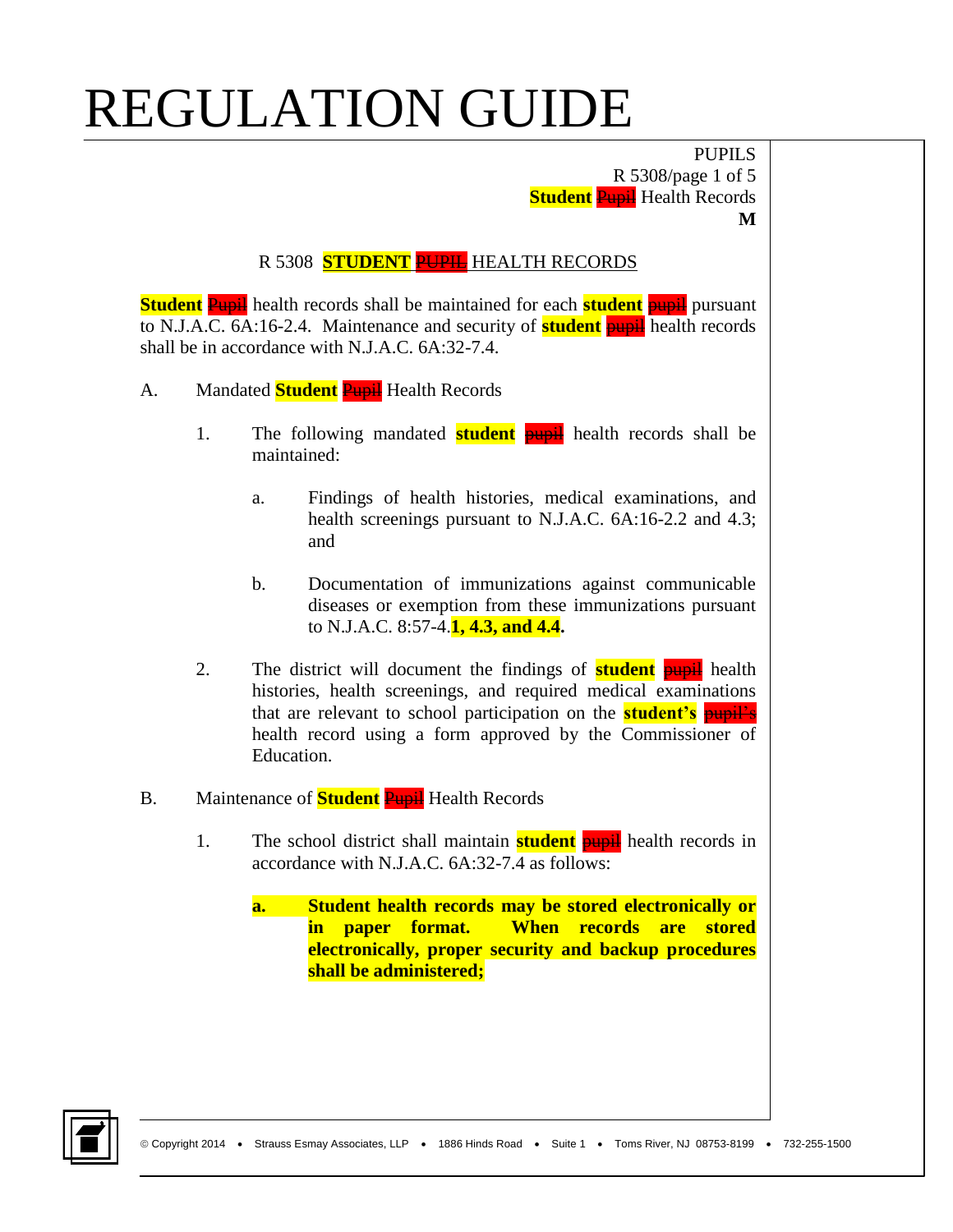PUPILS R 5308/page 2 of 5 **Student Pupil** Health Records

- **b**a. **Student** Pupil health records**, whether stored on paper or electronically,** shall be maintained separately from other **student** pupil records**, until such time as graduation or termination whereupon the health history and immunization record shall be removed from the student's health record and placed in the student's mandated record** in a secure location; **and**
- **c**b. **Student** Pupil health records kept in electronic form shall be both accessible **during the hours in which the school program is in operation** and secure according to N.J.A.C. 6A:32-7.4(d);**.**
	- Pupil health records shall be located in the school building or complex to which a pupil is assigned;
	- **d. Pupil health records shall be accessible to authorized** personnel while school is in session; and
- **Earth and immunization record shall be removed from** the pupil's health record and placed in the pupil's mandated record until such time as graduation or termination and kept according to the schedule set forth in N.J.A.C. 6A:32-7.8.
- C. Transferring **Student** Pupil Health Records

1.The school district shall ensure **compliance with the requirements of N.J.A.C. 6A:32-7 – Student Records and Policy and Regulation 8330** the following when transferring **student** pupil health records:**.**

> **Original mandated pupil health records that school districts** are directed to compile pursuant to New Jersey statute, rule, or authorized administrative directive shall be forwarded to the Chief School Administrator, or designee, of the school district to which the pupil has transferred within ten days of receipt of a written request and verification by the school district;

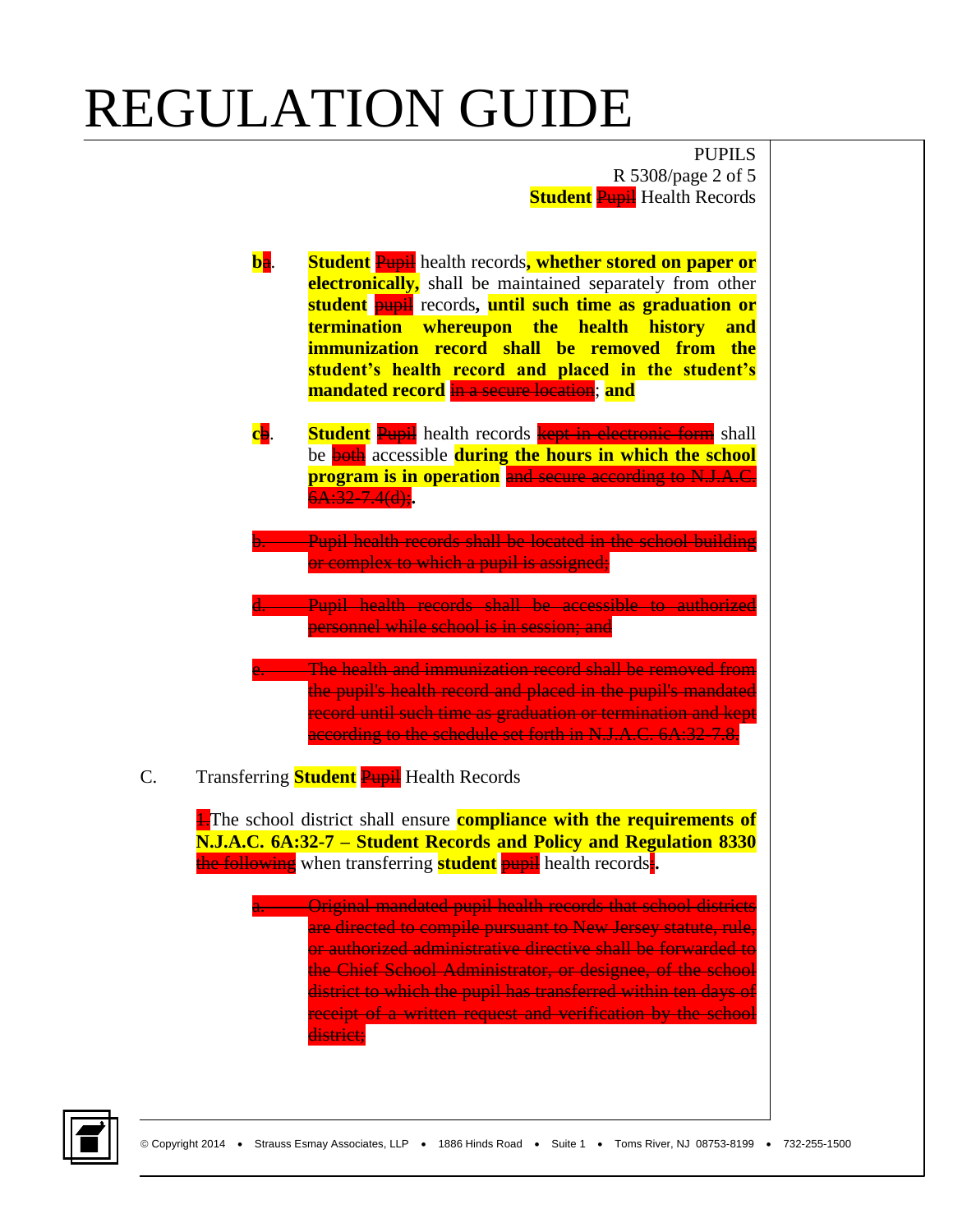PUPILS R 5308/page 3 of 5 **Student Pupil** Health Records

- **Duplicate mandated pupil health records which school** districts have been directed to compile pursuant to New Jersey statute, rule, or authorized administrative directive shall be forwarded to the Chief School Administrator, or designee, of the nonpublic school to which the pupil has transferred within ten days of receipt of a written request and verification by the school district;
	- **Duplicate mandated pupil health records which school** districts have been directed to compile pursuant to New Jersey statute, rule, or authorized administrative directive shall be forwarded to the Chief School Administrator or designee of the out-of-State school district to which the pupil has transferred within ten days of receipt of a written request and verification by the school district;
- **Execords that are transferred in duplicate form shall have** their original maintained at the location of the sending school district; and
- The Chief School Administrator or designee shall request all pupil health records in writing from the school district of last attendance within two weeks from the date that the pupil enrolls in the new school district.
- D. Restrictions for Sharing **Student** Pupil Health Information
	- 1. Any Board of Education employee with knowledge of, or access to, the following health information shall comply with restrictions for sharing that information as required by Federal and State statutes and regulations.
		- a. Information that identifies a **student** pupil as having HIV infection or AIDS shall be shared only with prior written informed consent of the **student** pupil age twelve or greater, or of the **student's** pupil's parent(s) or legal guardian(s) as required by N.J.S.A. 26:5C-1 et seq. and only for the purpose of determining an appropriate educational program for the **student** pupil.

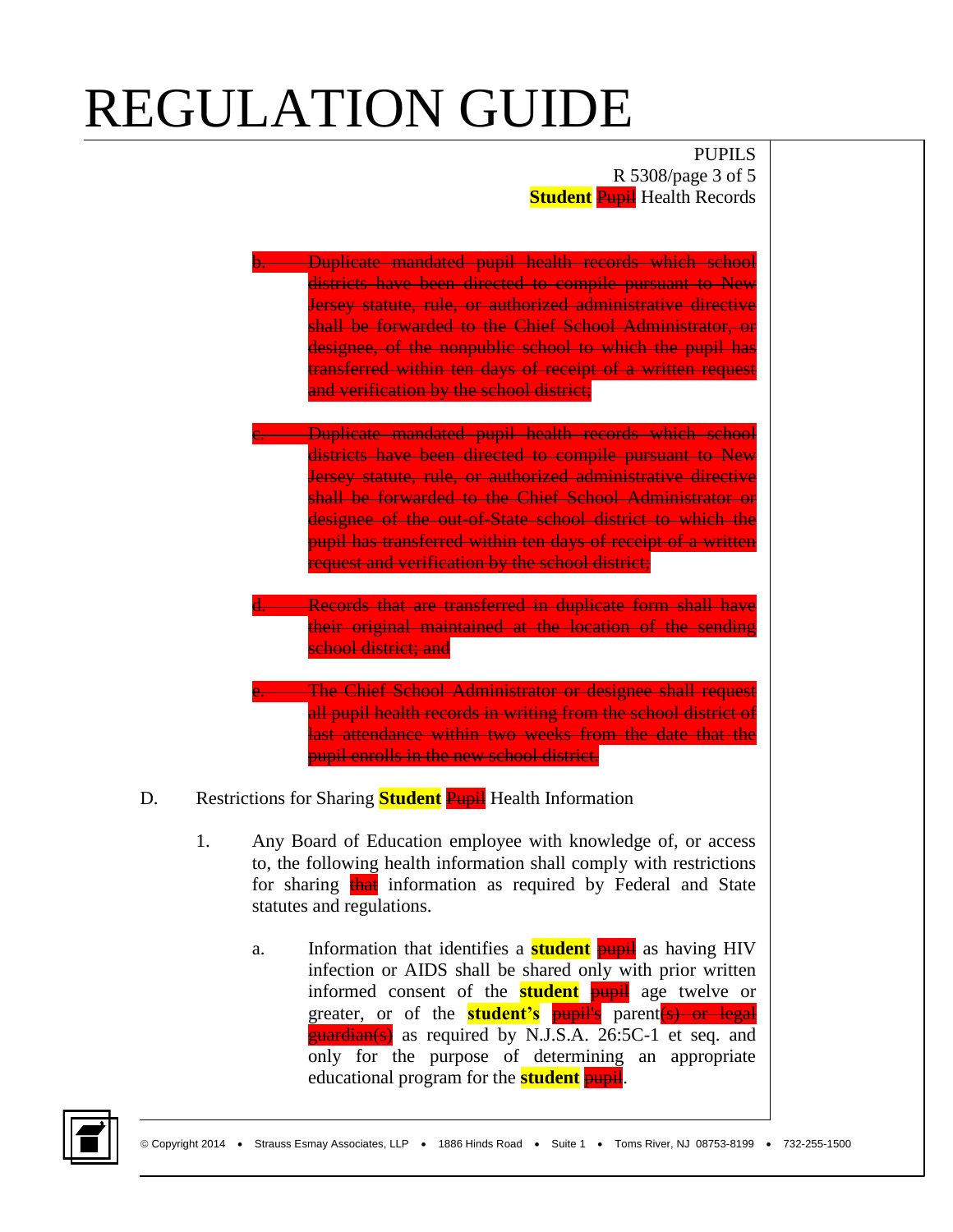PUPILS R 5308/page 4 of 5 **Student** Pupil Health Records

- b. Information obtained by the school's alcohol and other drug program which would identify the **student** pupil as an alcohol or other drug user may be disclosed only for those purposes and under those conditions permitted by 42 CFR Part 2.
- c. Information provided by a secondary school **student** pupil while participating in a school-based alcohol or other drug counseling program that indicates a parent, guardian, or other person residing in the **student's** pupil's household is dependent upon or illegally using a substance shall be shared only for those purposes and conditions permitted by N.J.S.A. 18A:40A-7.1.

### E. Access to **Student** Pupil Health Records

- 1. Access to and disclosure of information in the **student's** pupil's health record shall meet the requirements of the Family Education Rights and Privacy Act (FERPA), 20 U.S.C. § 1232g, **and** incorporated herein by reference, as amended and supplemented, 34 CFR Part 99, incorporated herein by reference, as amended and supplemented, and N.J.A.C. 6A:32-7 **et seq.**, Student Records.
- 2. The school district shall provide access to the **student** pupil health records to licensed medical personnel, not holding educational certification, who are working under contract with or as employees of the school district only to the extent necessary to enable the licensed medical personnel to perform their duties.
	- a. Secretarial or clerical personnel under the supervision of the certified school nurse shall be permitted access to those portions of the **student's pupil's** health record that are necessary for entry and recording of data and for conducting routine clerical tasks as outlined in N.J.S.A. 18A:40-3.4 and N.J.A.C. 6A:32-7.5.